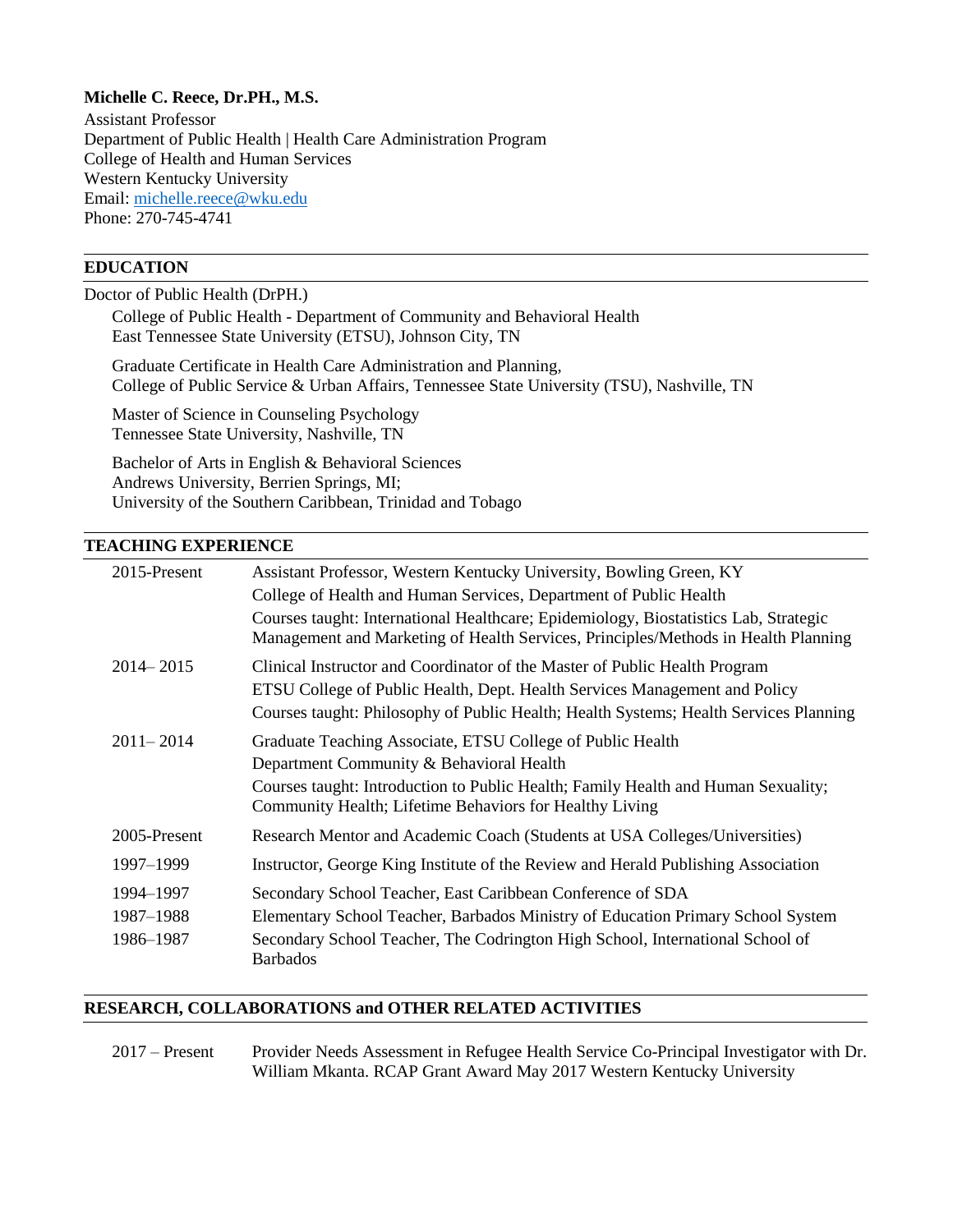2015 – Present: South Eastern Health Equity Council (SHEC) Cultural Competency Workgroup. Current Program Goals

- Disseminating a common Language and understanding of cultural competency for the SHEC
- Increasing cultural competency requirement for health professionals
- Inform policy regarding cultural competency training among providers serving vulnerable populations

May – August 2013: American Cancer Society North East Tennessee Regional Office

- Cancer Prevention Study 3 (CPS-3) Recruitment and Enrollment
- Program development for prostate and colorectal cancer education for minorities living in rural Appalachia (Tennessee). Funded by Tennessee Public Health Training Center LIFEPATH. Summer Award to Michelle Reece (\$3000.00)

May – August 2012: Research Analyst, Vanderbilt University School of Medicine, Dept. of Epidemiology

- Analyzed Qualitative and Quantitative Data (SAS and SPSS)
- Collaborated with community partners on various health disparities research activities
- Prepared research protocols, manuscripts for submission, and other related activities

June – July 2010: Focus Group Moderator (Contracted) Vanderbilt University PREDICT Program (PI: Kyle Brothers, MD) Qualitative assessment of Patient Perspectives on the Vanderbilt University PREDICT Program

 Conducted a series of focus groups to: evaluate patient responses to written materials that could be used to convey information about the specific research program; gather patient input on planned methods to inform and obtain the agreement of patients who may benefit from testing through the program; and explore patient perspectives on multiplex pharmacogenetic testing

April 2005 – June 2011: Research Associate – Center for Prevention Research, TSU

# **General Research Activities**

- Facilitated community based participatory research (CBPR) processes for study design and implementation of projects aimed at reducing cancer disparities among racial/ethnic minorities and underserved populations through research and community outreach through collaboration with academicians, community partners and other local organizations
- Assisted with grant development and grant writing
- Conducted needs assessments and assets mapping for minority and underserved communities
- Developed content for research interventions, prepared research protocols and recruitment materials for data collection and monitoring of various externally funded research projects
- Delivered cancer and other preventive health education programs to various ethnic groups, faith based, and other community organizations
- Developed & managed databases, tracked participants for follow-up in longitudinal studies
- Analyzed qualitative and quantitative research data
- Submitted various types of progress and technical reports, program evaluations, manuscripts
- Trained and supervised over 50 field/survey interviewers
- Mentored more than 35 students working on culminating projects, master's theses, and dissertations from various universities and colleges

## **Major Projects & Leadership Roles (Research Grants, Contracts, and Sub Contracts)**

- Project Title *Healthy Families Study/Familias Saludables Study: Obesity Prevention for Hispanic families with children ages 5-7 in Davidson County, TN*. Funded by: National Center for Minority Health & Health Disparities, (NCMHD) P20 MD003362-SubProject, Principal Investigator (PI) Roger Zoorob, MD, Meharry Medical College, (2010-2011).
	- Role –Research Coordinator; prepared research protocols and recruitment materials for data collection and monitoring of this project
- Project Title *Communities Putting Prevention to Work (CPPW): Evaluation subcontract for grant focused on obesity prevention through policy and environmental changes to promote healthy eating*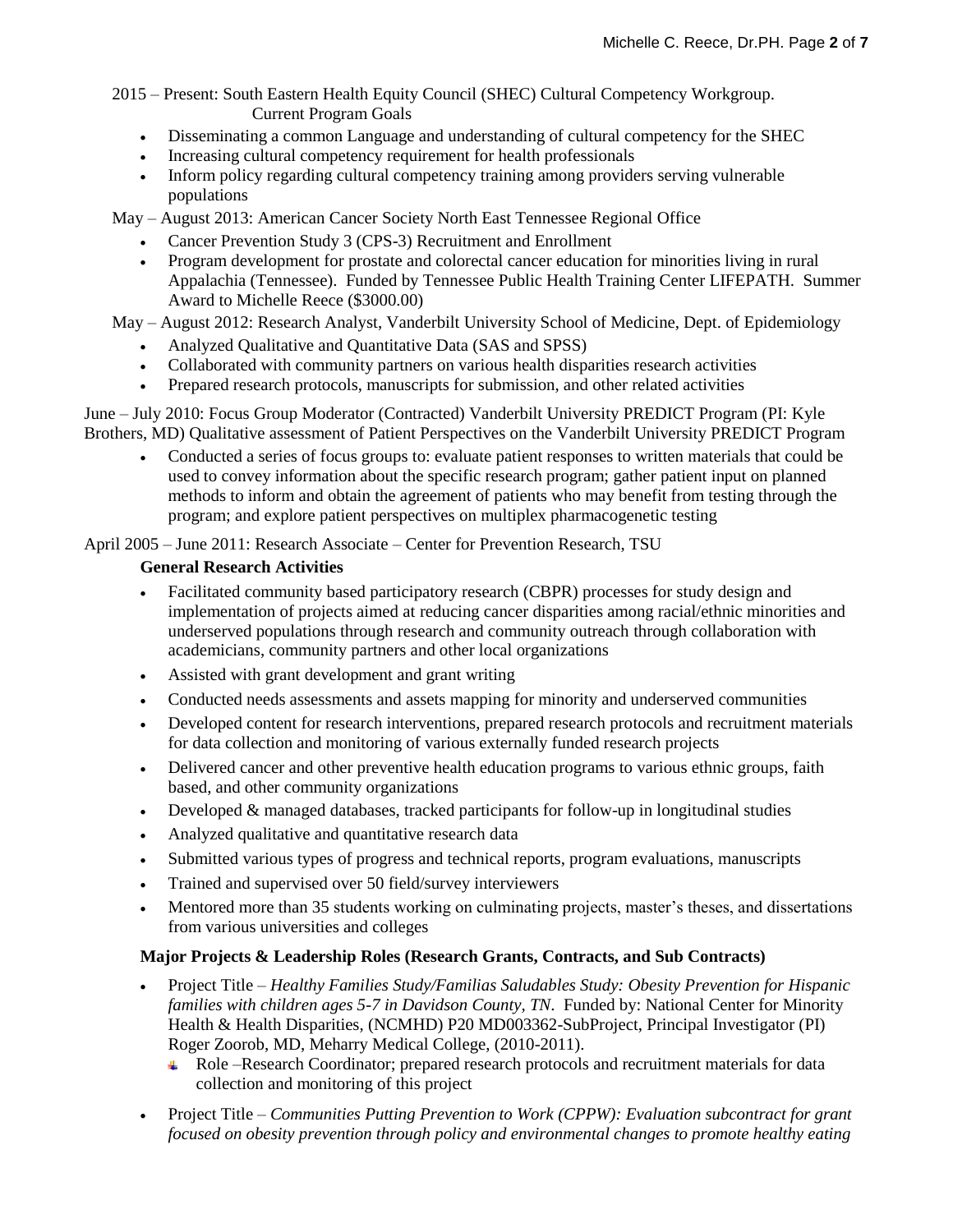*and physical activity.* Funded by: Centers for Disease Control and Prevention (CDC) 1U58DP002447 W. Paul, PhD Metro Public Health Department (PI). (2010-2011)

- Role Field Evaluation Coordinator; Trained Metro Public Health Department (Nashville, TN) field interviewers on various data collection measures including Youth Risk Behavior Survey (YRBS); coordinated high-school vending machine and corner store evaluations
- Project Title *Development of an HPV and cervical cancer screening provider intervention to examine receipt of the HPV vaccine, subsequent sexual practices, and cervical cancer screening in African American and Hispanic mothers and daughters*. Community Health Centers-Community Networks Program (CNP) Center II: Funded by: National Cancer Institute (NCI) U54 CA153708— SubProject Maureen Sanderson, PhD Meharry Medical College, (PI). (2010-2011)
	- Role Project Coordinator: Collaborated with community partners on implementation of study; assisted with the design and development of HPV vaccine health messages targeting parents of middle school children
- Project Title *Nashville Safety Net Patient Assessment.* Funded by: Saint Thomas Health Services/Safety Net Consortium of Middle TN. Pamela Hull, PI (2009-2010)
	- Role External Evaluation Team Member: Conducted focus groups with various priority and vulnerable groups; collected patient survey data from ten Safety Net Clinics in Davidson County; analyzed data; and prepared technical and evaluation reports.
- Project Title *Meharry Medical College, Vanderbilt Ingram Cancer Center & Tennessee State University: Partners in Eliminating Cancer Disparities.* Funded by National Cancer Institute. NCI-U54 CA091408 (2008-2011)
	- Role Community Outreach Coordinator for the Cancer Outreach Core: Collaborated with partner organizations that serve African American and Hispanic communities; conducted needs assessments, asset mapping; delivered cancer education programs in local churches and among various ethnic groups; other general duties
- Project Title *Psychosocial and Cultural Barriers to Prostate Cancer Screening*. Funded by: Department of Defense (DOD), W81XWH-06-1-0425- P. Hull, PI. (2006—2009)
	- Role Project Director: Coordinated data collection for focus groups and a community survey; developed the Nashville Men's Preventive Health Survey in collaboration with a Community Steering Committee; training and supervision of over 30 field/survey interviewers

# **Graduate Research Assistant Roles**

2011 – 2012 ETSU College of Public Health

- Team UP Project (NIH R01-funded trial of a cross-age peer intervention to prevent adolescent obesity, D. Slawson, PhD, PI)
	- $\overline{\phantom{a}}$  Role Data collection in ten schools in the north East Tennessee region; data entry

2002 – 2005 TSU—Center for Prevention Research (CPR):

- Project Title *A Church based Educational Intervention Program on Prostate Cancer Screening for African American Males.* (2004-2005)
	- Role Data Collection Coordinator & Community Laison: Coordinated community-based outreach intervention study; worked with over 45 church leaders to facilitate prostate intervention programs across Nashville, Davidson County TN.
- Program Coordinator Translating Prevention Research into Practice.
	- Role -- Coordinated community survey and collected data for a random sample of over 450 adults and approximate 500 children in Davidson County, Tennessee; trained and supervised field interviewers; managed data collection, human subjects' protection, participant tracking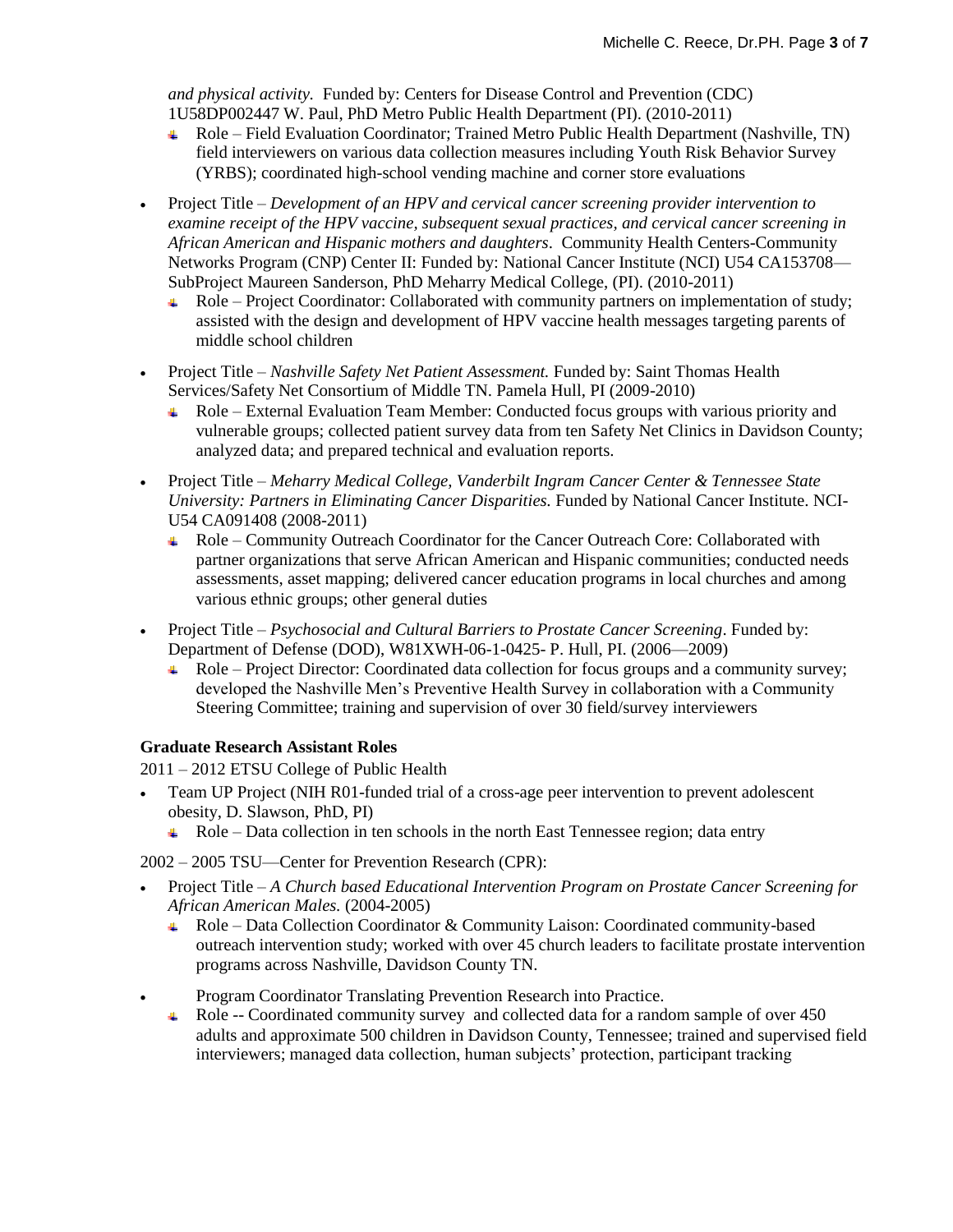### **UNIVERSITY SERVICE**

|  | $2016 - 2017$ | Thesis/Capstone Research Committee Member, WKU |  |
|--|---------------|------------------------------------------------|--|
|--|---------------|------------------------------------------------|--|

- 2015 College of Public Heath Educational Excellence Committee, ETSU
- 2014 2015 Coordinator Master of Public Health Program (Interim), ETSU
- 2014 2015 Chair of MPH Operations Committee, ETSU
- 2014 Dean of Honors College Search Committee Member, ETSU
- 2012–2014 Doctor of Public Health Operations Committee Member, ETSU
- 2012–2015 International Advisory Council Member, ETSU

## **ADDITIONAL TRAINING**

- Research Capacity Building Workshop & Pilot Research Project Training at University of Cincinnati Department of Environmental Health, Education and Research Center, March 2016
- Social Health Marketing for Public Health at Meharry/Vanderbilt/TSU Community Research Partners Training Workshop, April 2012
- Survey Data Collection & Management: Youth Risk Behavior Survey WESTAT MD, August 2010
- Bioethics in Research & Health Care at "Ethics, Race and Ethnicity: The Power of Community in Reducing Health Disparity" Tuskegee University National Center for Bioethics in Research in Health Care, in conjunction with the HBCU Research Network for Health Services and Health Disparities Training Workshop, April 2010
- 8th Annual Disparities in Health in America Workshop at MD Anderson Cancer Summit, Houston Texas June 2010
- Community Based Participatory Research & Development, Tennessee State University Nashville, TN August 2009
- Grant Writing, TSU Center for Prevention Research Grant Writing Workshop 2008

| <b>AWARDS</b> |                                                                                               |
|---------------|-----------------------------------------------------------------------------------------------|
|               |                                                                                               |
| 2017          | WKU Student Healthcare Association Faculty Member of the Year Award                           |
| 2014          | Women against Prostate Cancer, Blue Ribbon Advocacy Alliance Award, November 13 <sup>th</sup> |
| 2014          | ETSU College of Public Health, Excellence in Teaching Award, April 25 <sup>th</sup>           |
| 2013          | Tennessee Public Health Training Center LIFEPATH Field Scholar Award, June 1st                |
| 2013          | T.J. Wu Memorial Student Research Award, ETSU College of Public Health, April 5 <sup>th</sup> |
| 2011          | Most Outstanding Graduate Student Poster Presentation Award, TSU, March 15th                  |
| 2004          | Most Outstanding Graduate Student Oral presentation Award TSU, March 18th                     |

## **COMMUNITY ENGAGEMENT & Other Service**

| 2016–Present | Co-Chair Southeastern Health Equity Council (KY, TN, AL, MS, FL, GA SC, NC)        |
|--------------|------------------------------------------------------------------------------------|
| 2015-2016    | National Partners for Action to end Health Disparities, Southeastern Health Equity |
|              | Council General Council Member                                                     |
| 2014, 2015   | American Public Health Association 2014 Men's Health Caucus Reviewer               |
| 2013-2014    | Tennessee 2014 Men's Health Report Card Advisory Panel member                      |
| 2014         | American Men's Studies Association 2014 Conference Abstracts Reviewer              |
| 2013-2015    | North East TN Minority Resource Network Health Planning Committee member           |
| 2013         | American Cancer Society CPS-3 Recruiter NE Tennessee & SW Virginia region          |
| 2013         | Women against Prostate Cancer (WAPC) Advocacy Group, Washington DC                 |
| 2013         | Prostate Health Education Network, African American Prostate Cancer Disparities    |
|              | Advocacy Group Congressional Black Caucus Meetings, Washington DC, 2013            |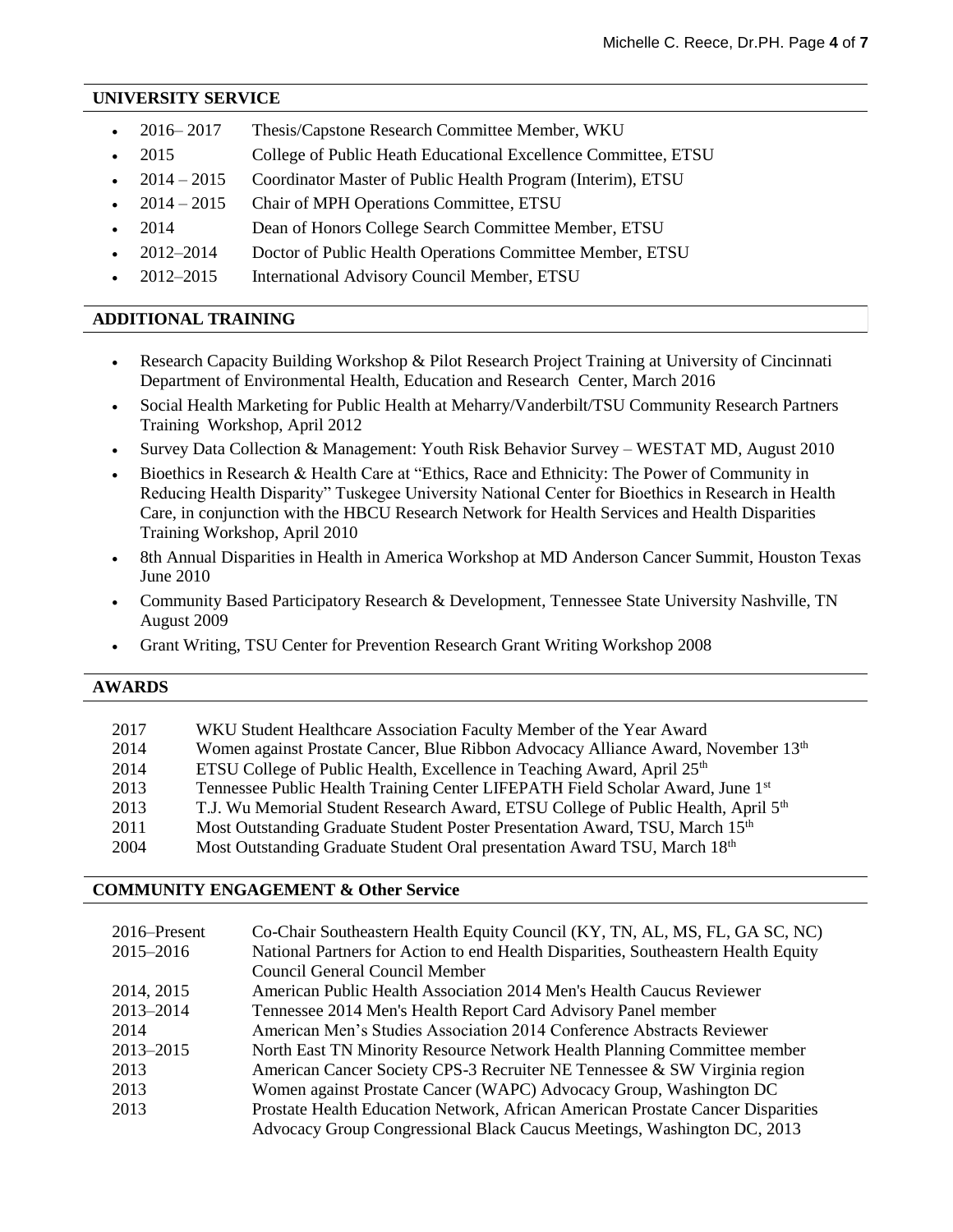### **PUBLICATIONS**

| 2015 | Gittner, L.S., Husaini, B.A., Hull, P.C., Emerson, J.S., Tropez-Sims, S., Reece, M.C., Zoorob, R.,<br>Levine, R.S. (2015). Use of Six Sigma for Eliminating Missed Opportunities for Prevention Services.<br>Journal of Nursing Care Quality. PubMed PMID: 25629453.                                                                                                                                                                                    |
|------|---------------------------------------------------------------------------------------------------------------------------------------------------------------------------------------------------------------------------------------------------------------------------------------------------------------------------------------------------------------------------------------------------------------------------------------------------------|
| 2014 | Hull, P. C., Reece, M. C., Patton, M., Williams, J., Beech, B. M., Canedo, J. R., & Zoorob, R. (2014).<br>A Community-Based Oral Health Self-Care Intervention for Hispanic Families. International Journal<br>of Public Health, (DOI) 10.1007/s00038-013-0470-5                                                                                                                                                                                        |
| 2010 | Hull, P. C., Canedo, J. R., Reece, M. C., Lira, I., Reyes, F., Garcia, E., Juarez, P., Williams E, &<br>Husaini, B. A. (2010). Using a Participatory Approach to Address Disproportionate Hispanic Cancer<br>Burden. Journal of Health Care for the Poor and Underserved, Suppl. 21(1) 95-113                                                                                                                                                           |
| 2010 | Hull, P.C., Emerson, J. S., Schlundt, D., Reece, M. C., Cain, V. A., & Levine, R. S. (2010). Nashville<br>Safety Net Assessment. Nashville, Tennessee: Tennessee State University. Available at<br>http://health.nashville.gov/HealthData/Default.htm                                                                                                                                                                                                   |
| 2009 | Emerson, J. S., Reece, M. C., Levine, R. S., Hull, P.C., & Husaini, B. A. (2009). Predictors of New<br>Screening for African American Men Participating in a Prostate Cancer Educational Program.<br>Journal of Cancer Education, 24(4), 341-345                                                                                                                                                                                                        |
| 2008 | Husaini, B. A., Reece, M. C., Emerson, J. S., Scales S, Hull, P. C., & Levine, R. S. (2008). A<br>Church-Based Education Program on Prostate Cancer Screening for African American Men:<br>Reducing Health Disparity. Ethnicity and Disease, 18, 179-184                                                                                                                                                                                                |
| 2008 | Hull, P. C., Kilbourne, B., Reece, M. C., & Husaini, B. A. (2008). Community Involvement and<br>Adolescent Mental Health: Moderating Effects of Race/Ethnicity and Neighborhood Disadvantage.<br>Journal of Community Psychology, 36(4), 534-551                                                                                                                                                                                                        |
| 2008 | Hull, P. C., Husaini, B. A., Tropez-Sims, S., Reece, M. C., Emerson, J. S. & Levine, R. S. (2008).<br>EPSDT Preventive Services in a Low-Income Pediatric Population: Impact of a Nursing Protocol,"<br>Clinical Pediatrics. 47(2), 137-142                                                                                                                                                                                                             |
| 2006 | Reece, M. C., Jackson, C., Hull, P. C., Emerson, J. S., Kilbourne, B., Husaini, B. A. (2006). Chronic<br>Conditions and Co-Morbid Psychiatric Disorders among Tennessee Medicare Elderly, pp. 15-34 in<br>Bettina Schmid, ed., Aging in Time and Place: The 16th Annual Southeastern Regional Student<br>Convention in Gerontology and Geriatrics. Athens, GA: University of Georgia Gerontology Center.<br>Technical Report Number UGAIG-05-002. 15-34 |
|      | <b>OTHER ARTICLES &amp; INVITED PRESENTATIONS</b>                                                                                                                                                                                                                                                                                                                                                                                                       |
|      | 2016 Reece, M. C. "The Impact of National Evidence-based Recommendations on Provider-Patient<br>Communication and Associated Health Outcomes". Tennessee State University, 22nd Annual<br>Research Day, College of Health Sciences, School of Nursing, Keynote Address April 4th, 2016                                                                                                                                                                  |
| 2015 | Reece, M. C. "Cars, Trucks, and Regular Checkups: Keys to Vigor, Vibrancy, & Virility." Tennessee<br>Health and Wellness Magazine TriCities Edition, June 2015                                                                                                                                                                                                                                                                                          |
| 2014 | Reece, M. C. & Leventhal, M. "Addressing Regional Health Priorities: The 2014 TN Men's Health<br>Report." Under the aegis of State Rep. Jimmy Eldridge, Jackson TN Mayor Jerry Gist and Madison<br>County TN Mayor Jimmy Harris, The LIFT Wellness Center, Jackson TN, June 25 <sup>th</sup> , 2014.                                                                                                                                                    |

- 2014 Reece, M. C., Leventhal, M., & Dalle Ave, M. "Prioritizing Men's Health in North East Tennessee: The 2014 TN Men's Health Report." ETSU June 20<sup>th</sup>, 2014
- 2014 Reece, M. C., Sullivan, C., & Griffith, D. M. "Tennessee Men's Health Report" *Tennessee Health and Wellness Magazine TriCities Edition*, June 2014
- 2014 Reece, M. C., Roach, R. R., Duvall, K. L., & Geraci, S. A. "Strategies for Teaching Effective Provider-Patient Communication in Appalachia and Beyond" Department of Internal Medicine Quillen College of Medicine, April 21, 2014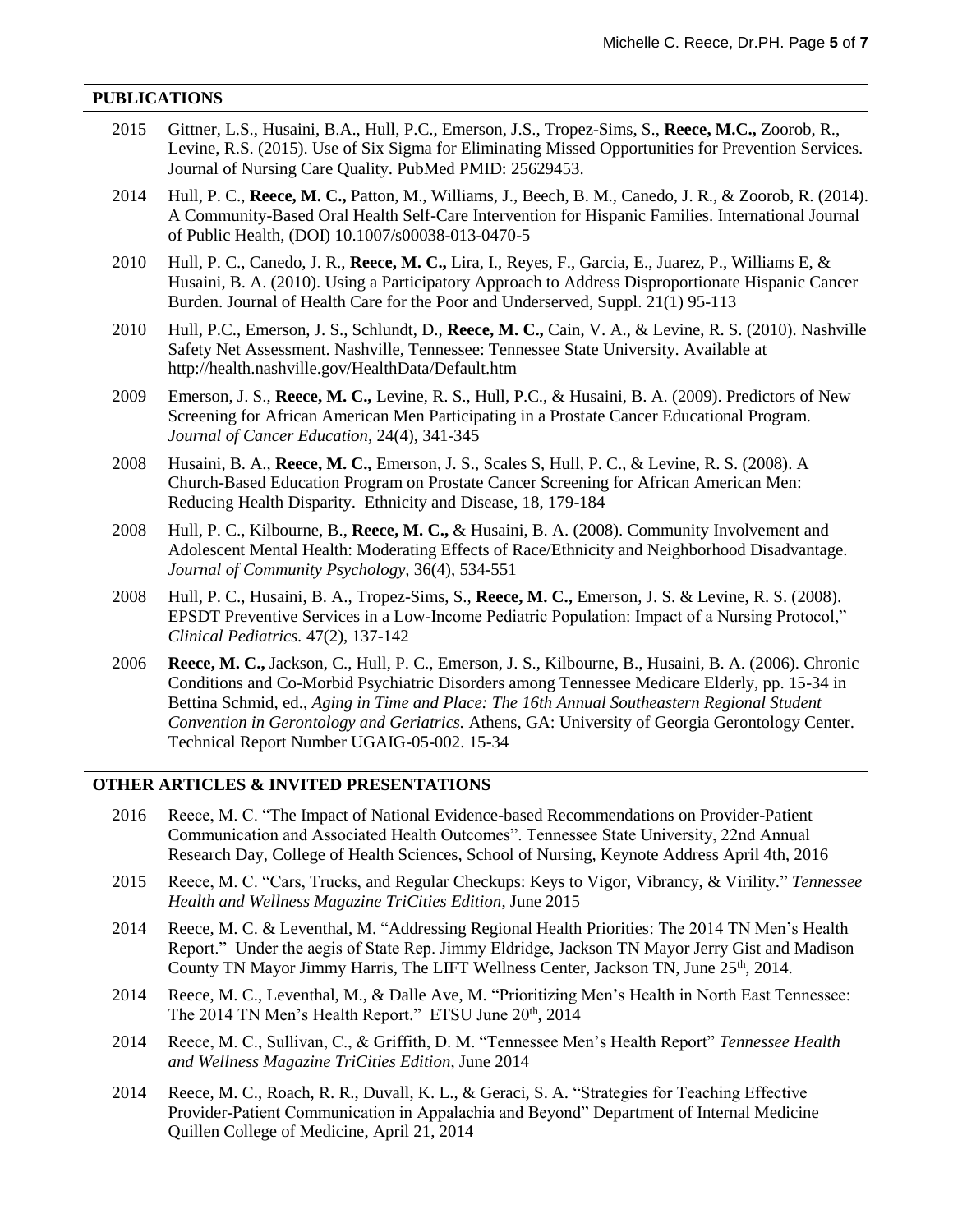- 2013 Reece, M. C. "Prostate Cancer: To Screen or not to Screen, the Continuing Debate." Invited article in *Tennessee Health and Wellness Magazine TriCities Edition* September 2013
- 2013 Women against Prostate Cancer Congressional Spouses Blue Ribbon Tea September 2013. *Promoting Prostate Cancer Education and Support for Family Members of Men with Prostate Cancer at the community level.* Round table discussion
- 2013 Reece, M. C. "Community Outreach: Strategies for Recruitment Men and Survey Interviewing for Biomedical Research". Presented at Meharry Medical College & Fisk University Prostate Cancer Summer Research Training in Health Disparities Collaborative Undergraduate Historically Black Colleges and Universities (HBCU) Program, May 2009-2013
- 2005 Reece M. C. "Chronic Conditions and Comorbid Psychiatric diagnoses among Tennessee Medicare Elderly". Southern Gerontological Society Student Mentoring Conference April 2005 Keynote Speaker with Cynthia Jackson

## **SELECTED PRESENTATIONS, CONFERENCE PROCEEDINGS, ABSTRACTS AND POSTERS**

- 2014 Reece, M.C. & Quinn, M. "Racial differences in radiation methods for first course of treatment for localized-regional prostate cancer." Oral Presentation at the Appalachian Research Forum, Johnson City, Tennessee, April 2014
- 2013 Reece, M. C., Brown, T., Cain, V. A., Husaini, B. A., & Hull, P.C., "Predictors of Men's Help Seeking for Urinary and Erectile Problems". Poster Presented at The 21st Annual American Men's Studies Association (AMSA) Conference. Ann Arbor Michigan, April 2013
- 2010 Reece, M. C., Hull, P. C., Atchison, C., Brown, T. & Husaini, B. A. "Racial Differences in Men's Health Seeking Behavior." Round Table Presentation at the American Public Health Association (APHA) Annual Meeting, Denver, Colorado, November 2010.
- 2010 Reece, M. C., Vaughan, V., Schlundt, D., Campbell, C., Husaini, B. A., & Hull, P. C. " Impact of Depression on a Nursing Intervention among Elderly African Americans with Type 2 Diabetes." Oral Presentation at the 2010 Annual HBCU and Hispanic Health Services Research Conference "Health Equity and Ethics: Minority Researchers Leading the Quest for Improved Health Outcomes." Jackson State University in Jackson, Mississippi September 2010
- 2009 Reece, M. C., Hull, P. C., Atchison, C., Lambert, M. & Husaini, B. A. "Race and Prostate Cancer Screening: Nashville Men's Preventive Health Survey" Poster Presented at American Association for Cancer Research (AACR): The Science of Cancer Disparities Carefree, Arizona 2009
- 2007 Hull, P. C., Reece, M. C., Canedo, J., Juarez, P., Williams, E., Emerson, J. C., & Husaini, B. A. "Hispanic Health in Nashville: Cancer Needs Assessment". Oral Presentation at the American Association for Cancer Research (AACR) Conference "The Science of Cancer Health Disparities in Racial/Ethnic Minorities and the Medically Underserved," in Atlanta, GA, November 2007
- 2007 Reece, M.C., Hull, P. C., Emerson, J. C., & Husaini, B. A. "Barriers to Screening Reported by African American Men in a Church Based Prostate Cancer Educational Program". American Association for Cancer Educators (AACE) Annual Meeting Birmingham Alabama, October 2007
- 2007 Hull, P. C., Atchison, C., Reece, M. C., Sexton, J., & Husaini, B. A. "Barriers to Prostate Cancer Screening: Focus Group Findings". Poster Presented at Annual IMPaCT (Innovative Minds in Prostate Cancer today) Conference organized by Department of Defense Atlanta, GA September 2007
- 2005 Emerson, J. C., Hull, P. C., Reece, M. C., Brown, D., & Husaini, B. A. Levine, R. S. "Impact of community Environmental Factors on Individual Physical Activity". Poster Presented at American Public Health Association (APHA) 133rd Annual Meeting Philadelphia, PA December 2005.
- 2005 Reece, M. C., Scales, S., Sandifer, K., Jordan, A., Emerson, J. C., Hull, P. C., & Husaini, B. A. "A Church-Based Education Intervention Program on Prostate cancer for African American Males." Oral